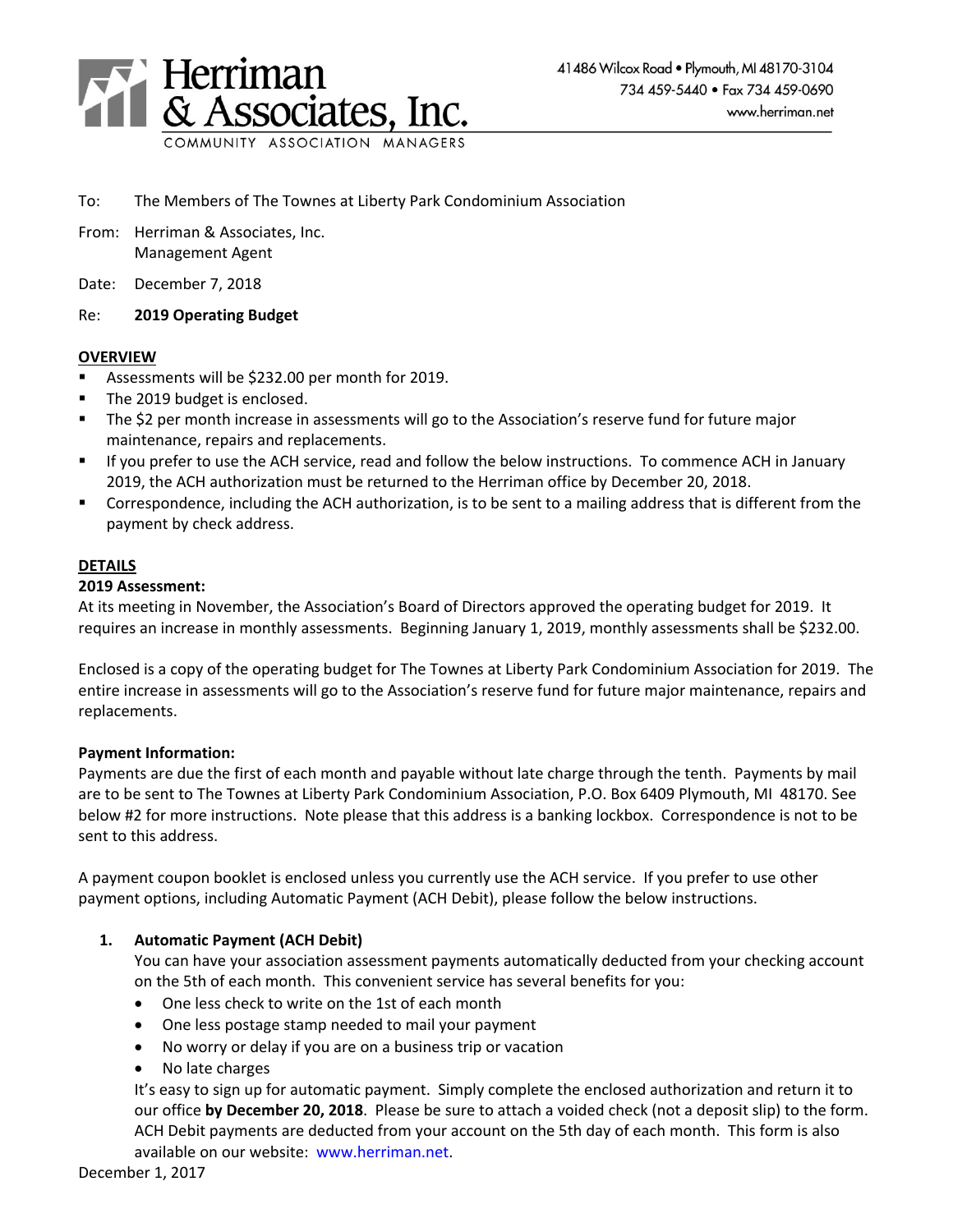#### Page two

If you choose to sign up for automatic payment but miss the deadline, you must remit a check for January 2019. The automatic payment will begin a month later.

## **2. Payment By Check (Must Include Coupon)**

If you prefer to pay by check, a payment coupon MUST accompany your check. Make your checks payable to "The Townes at Liberty Park Condominium Association" and mail them to:

The Townes at Liberty Park Condominium Association P.O. Box 6409 Plymouth, MI 48170

Correspondence is to be sent to The Townes at Liberty Park Condominium Association, c/o Herriman & Associates, Inc., 41486 Wilcox Rd., Plymouth, MI 48170-3104.

If you have any questions, comments or suggestions, please do not hesitate to call Mark Heppner, management representative, at 734-459-5440. Mark's email is mheppner@herriman.net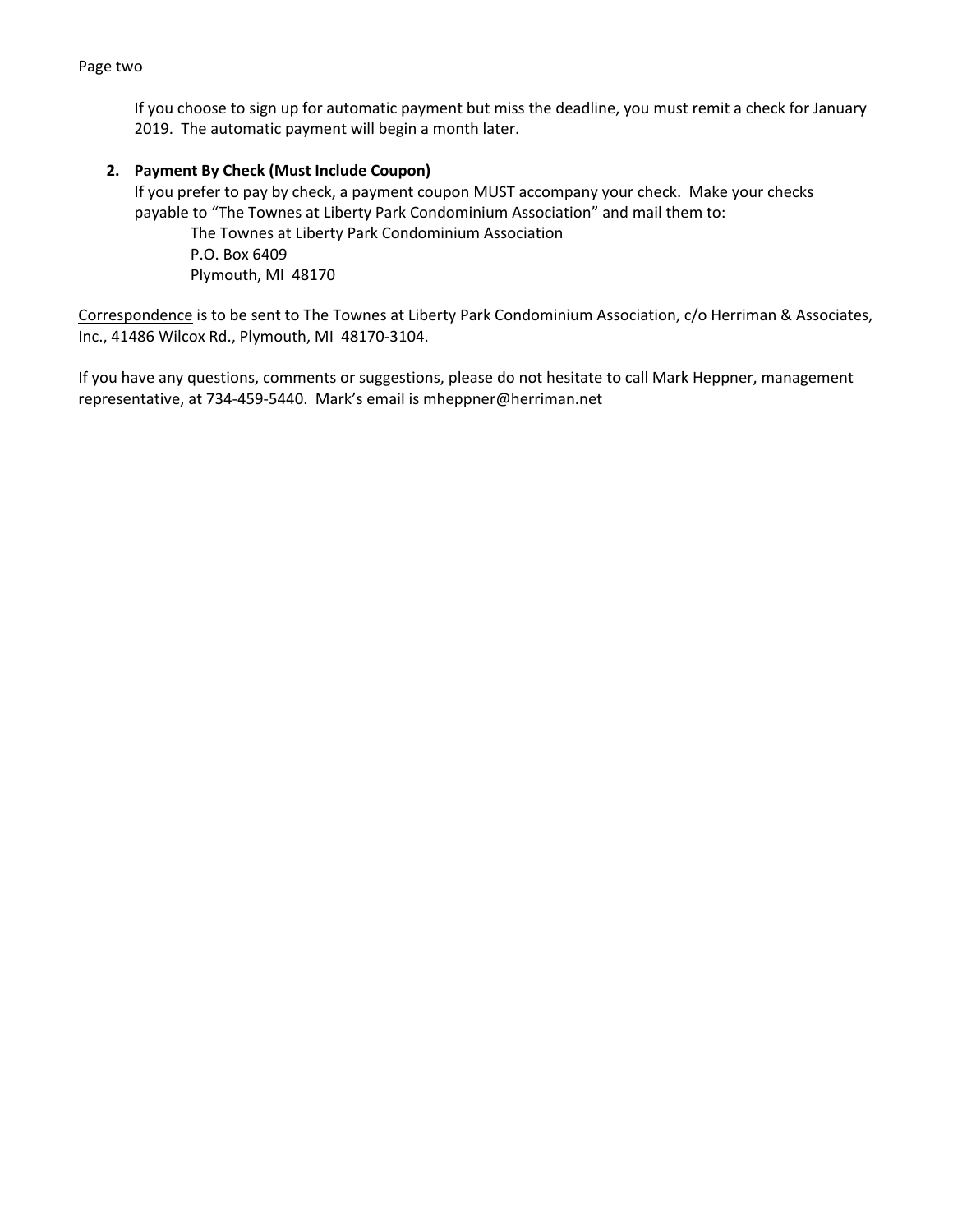## **The Townes At Liberty Park Condominium Association 2018 Budget and 2018 Projection and 2019 Budget**

| 331 units at \$232 per month for 2019 | 2018                   | 2018                    | 2018                            | 2019                   |  |
|---------------------------------------|------------------------|-------------------------|---------------------------------|------------------------|--|
|                                       | <b>Approved Budget</b> | <b>Projected Actual</b> | Variance                        | <b>Approved Budget</b> |  |
| <b>OPERATING INCOME</b>               |                        |                         |                                 |                        |  |
| <b>Member Assessments</b>             | \$<br>913,560          | \$<br>913,560           | \$<br>$\mathbb{Z}^{\mathbb{Z}}$ | \$<br>921,504          |  |
| Late Charges                          |                        | 3,354                   | 3,354                           |                        |  |
| Late Charge Expense                   |                        | (2, 290)                | (2, 290)                        | $\blacksquare$         |  |
| Lease Fee                             | $\overline{a}$         | 2,400                   | 2,400                           | $\mathbf{r}$           |  |
| Insurance Claim income                |                        | 2.233                   | 2.233                           | $\blacksquare$         |  |
| Micellaneous Income                   |                        |                         |                                 | $\blacksquare$         |  |
| Interest Income                       |                        | 190                     | 190                             | $\blacksquare$         |  |
| Unrealized Gain (Loss) on Investments |                        |                         |                                 |                        |  |
| <b>TOTAL OPERATING INCOME</b>         | \$<br>913.560          | 919.447<br>\$           | 5.887<br>\$                     | 921,504<br>\$          |  |
|                                       |                        |                         |                                 |                        |  |
| <b>OPERATING EXPENSES</b>             |                        |                         |                                 |                        |  |
| Administrative Expenses               |                        |                         |                                 |                        |  |
| Audit/review                          | 900                    | \$                      | 900<br>\$                       | 1500                   |  |
| Permits and fees                      | 20                     | 20                      |                                 | 20                     |  |
| Copies & Postage                      | 7,000                  | 5,000                   | 2,000                           | 5,000                  |  |
| By Law enforcement                    | 1.000                  | 500                     | 500                             | 1.000                  |  |
| Insurance                             | 65,000                 | 60,000                  | 5,000                           | 65,000                 |  |
| Legal                                 | 5.000                  | 3.000                   | 2.000                           | 5.000                  |  |
| <b>Bad debt</b>                       | 1,000                  | 1,000                   |                                 | 1.000                  |  |
| Misc admin                            | 1,000                  | 1,400                   | (400)                           | 1,400                  |  |
| <b>LPRFA</b> dues                     | 85,245                 | 85,245                  |                                 | 59,580                 |  |
| <b>Management Fees</b>                | 46,320                 | 46,320                  |                                 | 46,440                 |  |
| <b>TOTAL ADMINISTRATIVE \$</b>        | 212,485                | 202,485<br>\$           | 10,000<br>\$                    | 185,940<br>\$          |  |
| Buildings and Infrastructure          |                        |                         |                                 |                        |  |
| <b>Building Repairs - General</b>     | \$<br>40,000           | 32,000<br>\$            | \$<br>8,000                     | 40,000<br>\$           |  |
| Exterminator                          | 1.700                  | 1.700                   |                                 | 1.700                  |  |
| Fire suppression                      | 21,000                 | 21,870                  | (870)                           | 22,000                 |  |
| Insurance claim expense               |                        | 25,500                  | (25, 500)                       | 25,000                 |  |
| Snow removal                          | 59,800                 | 59,800                  |                                 | 59,800                 |  |
|                                       |                        |                         |                                 |                        |  |
| <b>TOTAL BUILDII</b>                  | 122,500                | 140.870                 | (18, 370)                       | 148,500                |  |
|                                       |                        |                         |                                 |                        |  |
| Grounds                               |                        |                         |                                 |                        |  |
| Landscape Maintenance<br>Mulch        | 165,050                | 165,050                 | 3.000                           | 165,050                |  |
|                                       | 12,000                 | 9,000                   |                                 | 12,000                 |  |
| <b>Irrigation Maintenance</b>         | 5,000                  | 6,000                   | (1,000)                         | 5,000                  |  |
| Miscellaneous Grounds                 | 5,000                  | 8,500                   | (3,500)                         | 5,000                  |  |
| Landscape Improvements                | 15,000                 |                         | 15,000                          | 15,000                 |  |
| TOTAL GROUNDS \$                      | 202,050                | \$<br>188,550           | 13,500<br>\$                    | 202,050<br>\$          |  |
|                                       |                        |                         |                                 |                        |  |
| Utilities                             |                        |                         |                                 |                        |  |
| Water & Swer                          | 36,400<br>\$           | 36,400<br>\$            | \$<br>$\mathbf{r}$              | 36,400<br>\$           |  |
| Electricity                           | 15,000                 | 14,000                  | 1,000                           | 15,000                 |  |
| <b>TOTAL UTILITIES</b>                | \$<br>51,400           | \$<br>50,400            | 1,000<br>\$                     | \$<br>51,400           |  |
|                                       |                        |                         |                                 |                        |  |
| TOTAL OPERATING EXPENSES              | \$<br>588,435          | 582,305<br>\$           | 6,130<br>\$                     | \$<br>587,890          |  |
|                                       |                        |                         |                                 |                        |  |
| <b>Net Results from Operations</b>    | \$<br>325,125          | 337.142<br>\$           | 12.017<br>\$                    | \$<br>333.614          |  |
| <b>Transfer to Reserves</b>           | 325,125                | 337.142                 | 12.017                          | 333,614                |  |